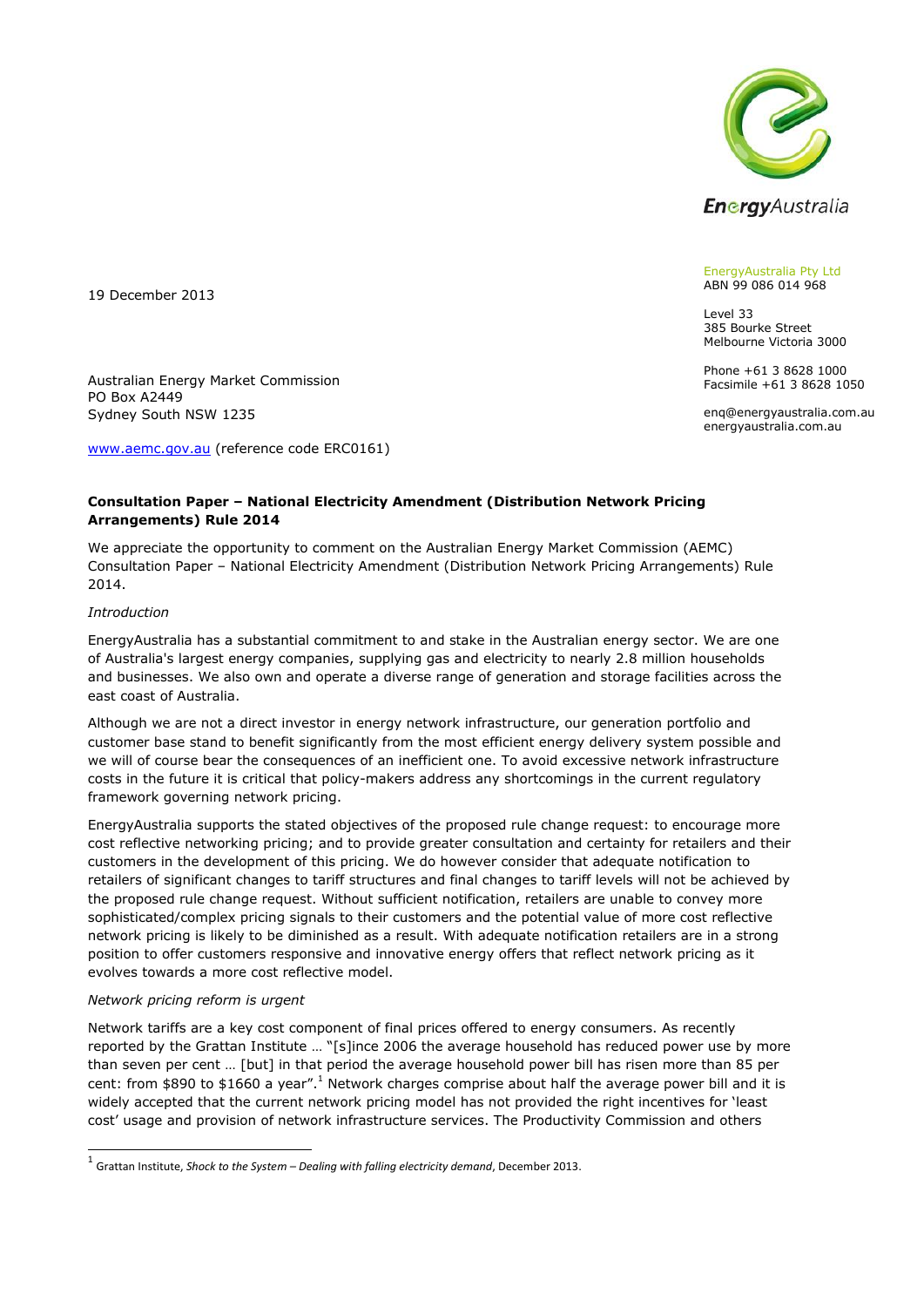have attributed the inefficiency to several factors associated with incentives established by the regulatory framework governing network businesses.<sup>2</sup>

A key factor relates to the fact that network pricing signals received by most households and small businesses fail to reflect the true cost of system peaks which vary by location, time of day, time of year and on individual extreme temperature days. This is a result of typically flat, volume-based network pricing structures, which in some cases is further distorted by the recovery of solar feed-in-tariffs and metering infrastructure incapable of signalling 'when' customers' energy consumption occurs. This has driven underlying cross subsidies throughout the customer base between 'peaky' and flatter profiled energy users, unnecessary investment in the network and underutilisation of existing infrastructure.

We note that as part of the AEMC Power of choice review, Frontier Economics estimated that economic cost savings of peak demand reduction in the NEM is likely to be between \$4.3 and \$11.8 billion over the next ten years equating to between 3 and 9 per cent of total forecast expenditure on the supply side. Frontier Economics also found that the majority of these savings occur in the network sector given the current over supply of wholesale generation and relatively conservative view of demand growth.<sup>3</sup>

We also note that some commentators are pointing to the potential longer term consequences of continually rising network prices, particularly as grid energy demand growth stagnates. As described by the Grattan Institute … "[t]he 'death spiral' is a term used to describe the situation where declining demand, technology changes and rising prices may interact in a way that induces large numbers of consumers to disconnect from the network. In that case the whole funding model of Australia's regulated power networks is under threat. … As growing numbers of users disconnect, consumption would fall and prices rise further, and the vicious circle this creates would increase the incentive for other users to leave the network. Networks could be left with billions worth of unused assets. Governments would face intense pressure to help bear the cost and consumers would face the cost and inconvenience of managing a 'stand-alone' power system in their business or home".<sup>4</sup>

#### *Achieving an 'orderly' transition to cost reflective pricing*

A transition from the traditional network pricing model to a more cost reflective approach is necessary to address excessive network infrastructure costs in the future and to ensure that customers have access to the most affordable long term provision of energy. However, from a retailer/customer perspective there are practical considerations that are imperative to achieving an effective. The following conditions are absolutely necessary to facilitate an 'orderly' transition that captures the potential benefits of cost reflective pricing:

- 1. competitively determined pass-through of network charges by retailers to their customers retailers are in the best position to design final energy offers that serve their customers based on all input costs, including network tariffs;
- 2. steady progress toward the roll out of the lowest cost sources of advanced metering across jurisdictions – it is imperative to achieving the benefits of cost reflective pricing that retailers and their customers have the necessary information to respond to price signals and that this is delivered competitively;
- 3. minimum standards to be established in the National Electricity Rules for engagement between network service providers and retailers (and their customers) – that ensure adequate consultation and advanced notice of significant changes to tariff structures and final changes to tariff levels; and
- 4. government support for vulnerable customers exposed to unacceptable price/cost increases as a result of more cost reflective network pricing – in the form of community service obligations/ out-ofmarket transfers.

-

<sup>2</sup> See Productivity Commission, *Electricity Network Regulatory Frameworks*, Productivity Commission Inquiry Report, No.62, 9 April 2013.

 $^3$  AEMC, Final Report, Power of choice review – giving consumers options in the way they use electricity, 30 November 2012 (p. vi).<br><sup>4</sup> Castra Jactitute, Shack to the Surtany – Darling vith falling algebrish demand. Dec

Grattan Institute, *Shock to the System – Dealing with falling electricity demand*, December 2013.